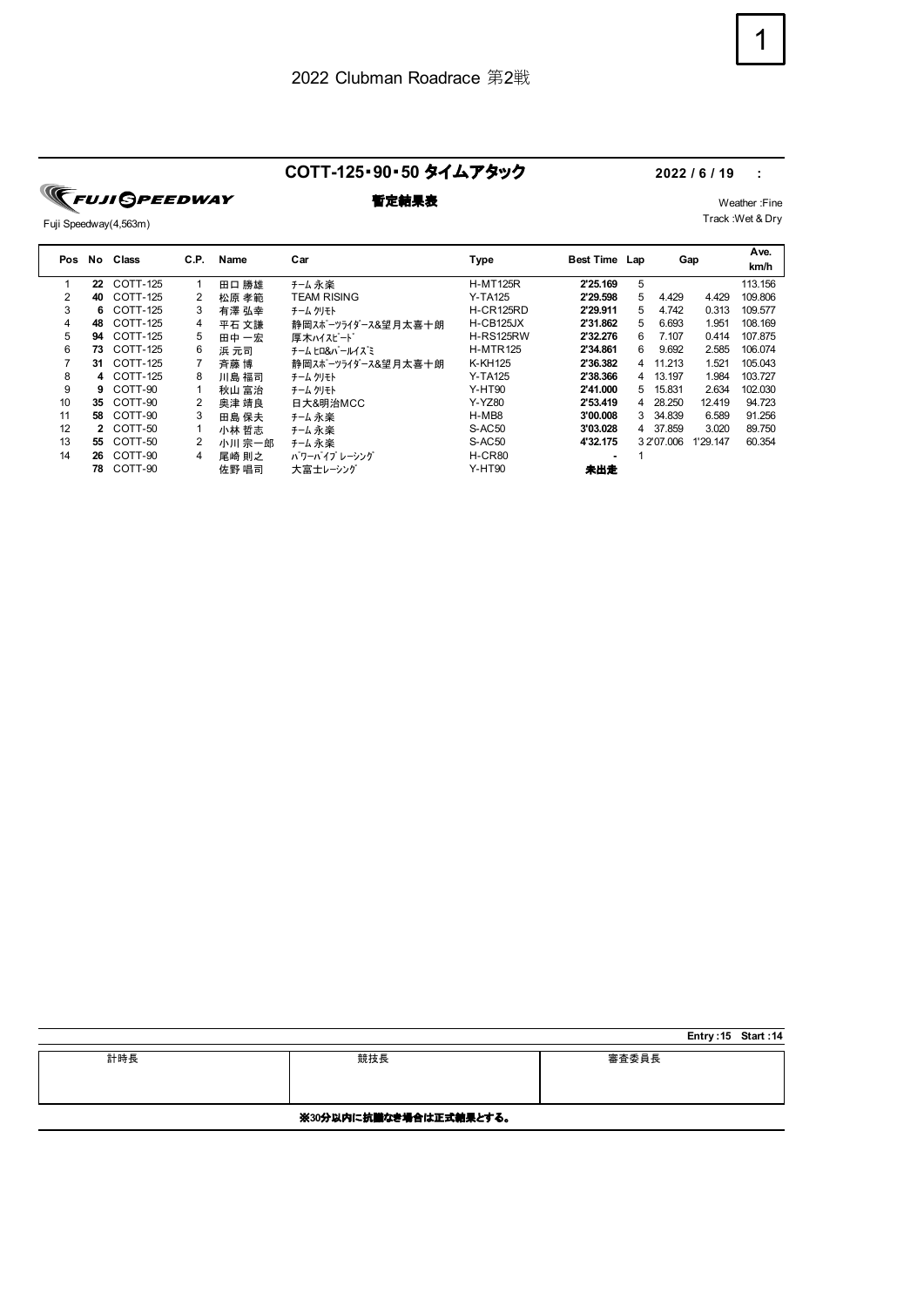### **GP125/NEO-250**・**A**・**B/2**&**4** タイムアタック **2022 / 6 / 19 :**

**FUJI SPEEDWAY** 

Fuji Speedway(4,563m)

| Pos | No | Class          | C.P. | Name   | Team                       | Type             | Best Time Lap |   | Gap    |       | Ave.<br>km/h |
|-----|----|----------------|------|--------|----------------------------|------------------|---------------|---|--------|-------|--------------|
|     | 13 | GP125          |      | 石川武    | <b>TEAM WIN-JACK</b>       | <b>H-RS125R</b>  | 2'01.932      | 8 |        |       | 134.721      |
| 2   | 10 | GP125          | 2    | 荒川淳    | <b>RACING HORNET</b>       | <b>H-RS125R</b>  | 2'03.152      | 8 | 1.220  | 1.220 | 133.386      |
| 3   | 32 | NEO-A          |      | 小池 淳一  | プライベートレーシング&ハニービー          | <b>H-NSR250R</b> | 2'04.393      | 8 | 2.461  | 1.241 | 132.056      |
| 4   | 5  | GP125          | 3    | 大畑 信彦  | モトレポ &ハニービー ED3000         | H-NSF250R        | 2'04.415      | 8 | 2.483  | 0.022 | 132.032      |
| 5   | 15 | GP125          | 4    | 鈴木 直樹  | GUST CLUB nao R&D          | <b>H-RS125R</b>  | 2'04.780      | 8 | 2.848  | 0.365 | 131.646      |
| 6   | 6  | GP125          | 5    | 木村 一弘  | <b>RACING HORNET</b>       | <b>H-NSF250</b>  | 2'06.276      | 8 | 4.344  | 1.496 | 130.086      |
|     | 9  | GP125          | 6    | 安平 明彦  | t∡ Racing                  | Y-TZ125          | 2'06.306      | 8 | 4.374  | 0.030 | 130.056      |
| 8   | 11 | GP125          |      | 越猪 友美子 | チーム☆マシンヘッド(ゆみば~気合で走る)      | <b>H-RS125R</b>  | 2'09.980      | 8 | 8.048  | 3.674 | 126.379      |
| 9   | 69 | NEOプロダ クション250 |      | 吉永 裕行  | MIDORIYA G-Racing          | H-CBR250RR       | 2'11.200      |   | 9.268  | 1.220 | 125.204      |
| 10  | 80 | NEOプロダ クション250 | 2    | 牧野 貴博  | 整備部増締課                     | CH-CBR250RR      | 2'13.765      | 8 | 11.833 | 2.565 | 122.803      |
| 11  | 45 | NEOプロダ クション250 | 3    | 久保隆    | プライベートレーシング&ハニービー          | H-CBR250RR       | 2'14.524      |   | 12.592 | 0.759 | 122.111      |
| 12  | 31 | 2&4-クラブマントロフィー |      | 藤巻 光   | パワーパイプ レーシング               | H-CHEVALLER841   | 2'16.787      |   | 14.855 | 2.263 | 120.090      |
| 13  | 39 | NEOプロダ クション250 | 4    | 久保田 明紀 | チーム☆マシンヘット                 | K-ZZR250RR       | 2'18.599      | 7 | 16.667 | 1.812 | 118.520      |
| 14  | 22 | NEO-B          |      | 立石 数一  | DYNAMIC D.R. with AutoWins | H-VF400FC Dream号 | 2'18.958      |   | 17.026 | 0.359 | 118.214      |
| 15  | 92 | NEOプロダ ゲション250 | 5    | 清水 邦昭  | 太邦工業+HARU                  | Y-YZF-R25        | 2'20.534      | 7 | 18.602 | 1.576 | 116.888      |
| 16  | 1  | NEO-B          | 2    | 久保 時彦  | Team Domani                | Y-YZF-R3         | 2'20.847      | 7 | 18.915 | 0.313 | 116.629      |
| 17  | 35 | NEOプロダ クション250 | 6    | 秋山 亮冶  | <b>川力 AMENA</b>            | H-CBR250RR       | 2'20.968      | 7 | 19.036 | 0.121 | 116.529      |
| 18  | 30 | 2&4-クラブマントロフィー | 2    | 中舘 宏道  | パワーパイプ レーシング               | PP-CR85          | 2'22.674      | 6 | 20.742 | 1.706 | 115.135      |
| 19  | 34 | NEOプロダ クション250 |      | 矢野 慶一  | チーム☆マシンヘット                 | H-CBR250RR       | 2'22.770      |   | 20.838 | 0.096 | 115.058      |
| 20  | 63 | 2&4-クラブマントロフィー | 3    | 池野 史典  | NOGARO RACING              | PP-PNF           | 2'27.010      |   | 25.078 | 4.240 | 111.739      |
| 21  | 60 | NEO-B          | 3    | 望月 修司  | 静岡スポーツライダース&望月太喜十朗         | KTM-RC390        | 2'28.926      | 5 | 26.994 | 1.916 | 110.302      |
| 22  | 43 | 2&4-クラブマントロフィー | 4    | 石川 裕司  | NOGARO RACING+PP           | PP-PNX85         | 2'29.191      |   | 27.259 | 0.265 | 110.106      |

|     |                        |       | Entry: 22 Start: 22 |
|-----|------------------------|-------|---------------------|
| 計時長 | 競技長                    | 審査委員長 |                     |
|     | ※30分以内に抗議なき場合は正式結果とする。 |       |                     |



### **暫定結果表** Weather :Fine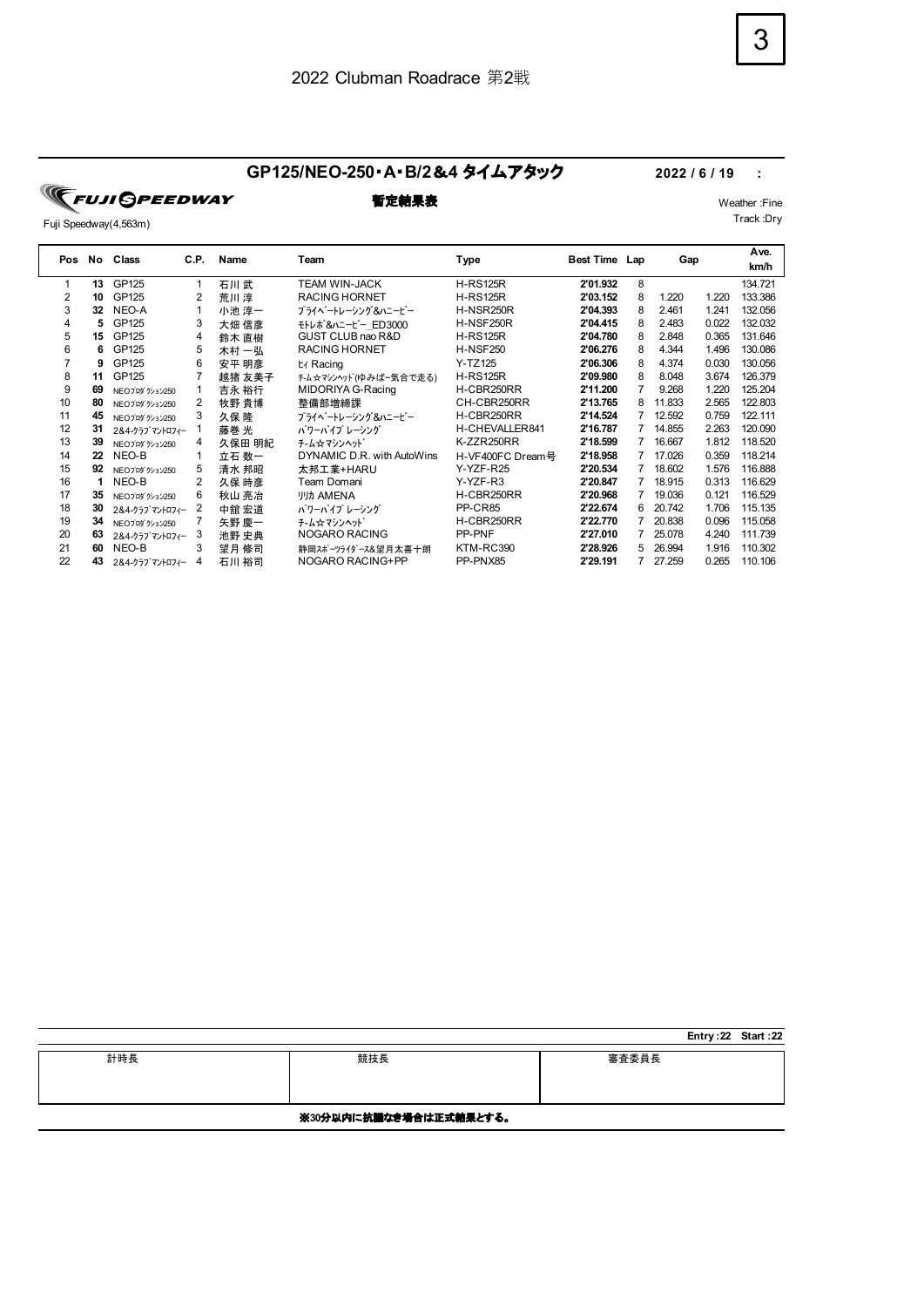### E·Nアンリミテッド/P600 タイムアタック 2022 / 6 / 19 :

**TEUJI GPEEDWAY** 

Fuji Speedway(4,563m)

**暫定結果表** Weather :Fine Track :Dry

|     |    |                       |      |                     |                       |                     |               |   |        |        | Ave.    |
|-----|----|-----------------------|------|---------------------|-----------------------|---------------------|---------------|---|--------|--------|---------|
| Pos | No | Class                 | C.P. | Name                | Team                  | Type                | Best Time Lap |   | Gap    |        | km/h    |
| 1   | 3  | Eアンリミテット              |      | 高原 昌幸               | EISHINレーシング           | Y-YZF-R1            | 1'46.888      | 8 |        |        | 153.682 |
| 2   | 88 | Nアンリミテット              |      | 鎌田 淳                | Leon & RGTT Racing    | Y-YZF-R1M           | 1'48.127      | 9 | 1.239  | 1.239  | 151.921 |
| 3   | 18 | <b>Nアンリミテット</b>       | 2    | Thierry Leung       | M.T.BOMBER            | DUCATI-Panigale V4R | 1'48.340      | 9 | 1.452  | 0.213  | 151.623 |
| 4   | 4  | Eアンリミテット <sup>*</sup> | 2    | 吉野 倫夫               | RT.Remotion           | Y-YZF-R1            | 1'49.414      | 9 | 2.526  | 1.074  | 150.134 |
| 5   | 12 | Nアンリミテット              | 3    | 佐々木 光男              | レーシングチーム スウィング        | $K-ZX-10R$          | 1'50.226      | 9 | 3.338  | 0.812  | 149.028 |
| 6   | 10 | Eアンリミテット              | 3    | 吉岡 俊也               | <b>リリカ AMENA</b>      | $K-ZX-10R$          | 1'50.251      | 9 | 3.363  | 0.025  | 148.995 |
|     | 73 | Nアンリミテット              | 4    | 秋山 義見               | YSP富士吉田 and RC箱根      | Y-YZF-R1            | 1'50.617      | 9 | 3.729  | 0.366  | 148.502 |
| 8   | 26 | <b>Nアンリミテット</b>       | 5    | 川瀬 信義               | M.T.BOMBER            | <b>BMW-S1000RR</b>  | 1'50.656      | 7 | 3.768  | 0.039  | 148.449 |
| 9   | 20 | Nアンリミテット              | 6    | <b>JOHN SHANLEY</b> | <b>TEAM SHAMROCK</b>  | <b>BMW-S1000RR</b>  | 1'50.772      | 9 | 3.884  | 0.116  | 148.294 |
| 10  | 52 | Nアンリミテット              |      | 山田 芳照               | 大富士レーシング              | S-GSX-R1000R        | 1'50.986      | 8 | 4.098  | 0.214  | 148.008 |
| 11  | 69 | <b>Nアンリミテット</b>       | 8    | 野本 修                | ペンタグラム+ミシュラン          | KTM-RC8R            | 1'51.187      |   | 4.299  | 0.201  | 147.740 |
| 12  | 51 | Eアンリミテット              | 4    | 水津 英彦               | Team PRIZE            | <b>BMW-S1000RR</b>  | 1'52.029      | 9 | 5.141  | 0.842  | 146.630 |
| 13  | 11 | Nアンリミテット              | 9    | 大畑 光弘               | 大富士レーシング              | K-ZX10-RR           | 1'52.036      | 9 | 5.148  | 0.007  | 146.621 |
| 14  |    | Eアンリミテット <sup>*</sup> | 5    | 蔵本 勝美               | プライベートレーシング☆TSK       | Y-YZF-R1            | 1'52.446      | 9 | 5.558  | 0.410  | 146.086 |
| 15  | 59 | Nアンリミテット              | 10   | 久保田 翔               | M.T.BOMBER            | S-GSX-R1000         | 1'52.483      | 9 | 5.595  | 0.037  | 146.038 |
| 16  | 31 | Eアンリミテット              | 6    | 佐藤 潤                | チームRSカタクラ&RF.Team Jun | Y-YZF-R1            | 1'52.801      | 9 | 5.913  | 0.318  | 145.626 |
| 17  | 38 | Nアンリミテット              | 11   | 宮 紀雄                | <b>FREEDOM Racing</b> | S-GSX-R1000R        | 1'54.020      | 8 | 7.132  | 1.219  | 144.069 |
| 18  | 71 | <b>Nアンリミテット</b>       | 12   | <b>PAUL TIMMONS</b> | <b>FREEDOM Racing</b> | Y-YZF-R1            | 1'54.249      | 9 | 7.361  | 0.229  | 143.781 |
| 19  | 40 | Eアンリミテット              |      | 小松 保範               | <b>L473 SUWA</b>      | S-GSX-R1000         | 1'54.664      | 8 | 7.776  | 0.415  | 143.260 |
| 20  |    | Eアンリミテット              | 8    | 飯倉 利行               | レーシングチーム スウィング        | H-CBR1000RR         | 1'56.054      | 8 | 9.166  | 1.390  | 141.544 |
| 21  | 64 | P600                  |      | 瀧井 正明               | チーム モトスポーツ            | Y-YZF-R6            | 2'10.599      | 6 | 23.711 | 14.545 | 125.780 |
|     |    |                       |      |                     |                       |                     |               |   |        |        |         |

|     |                        |       | Entry: 21 Start: 21 |  |
|-----|------------------------|-------|---------------------|--|
| 計時長 | 競技長                    | 審査委員長 |                     |  |
|     | ※30分以内に抗議なき場合は正式結果とする。 |       |                     |  |

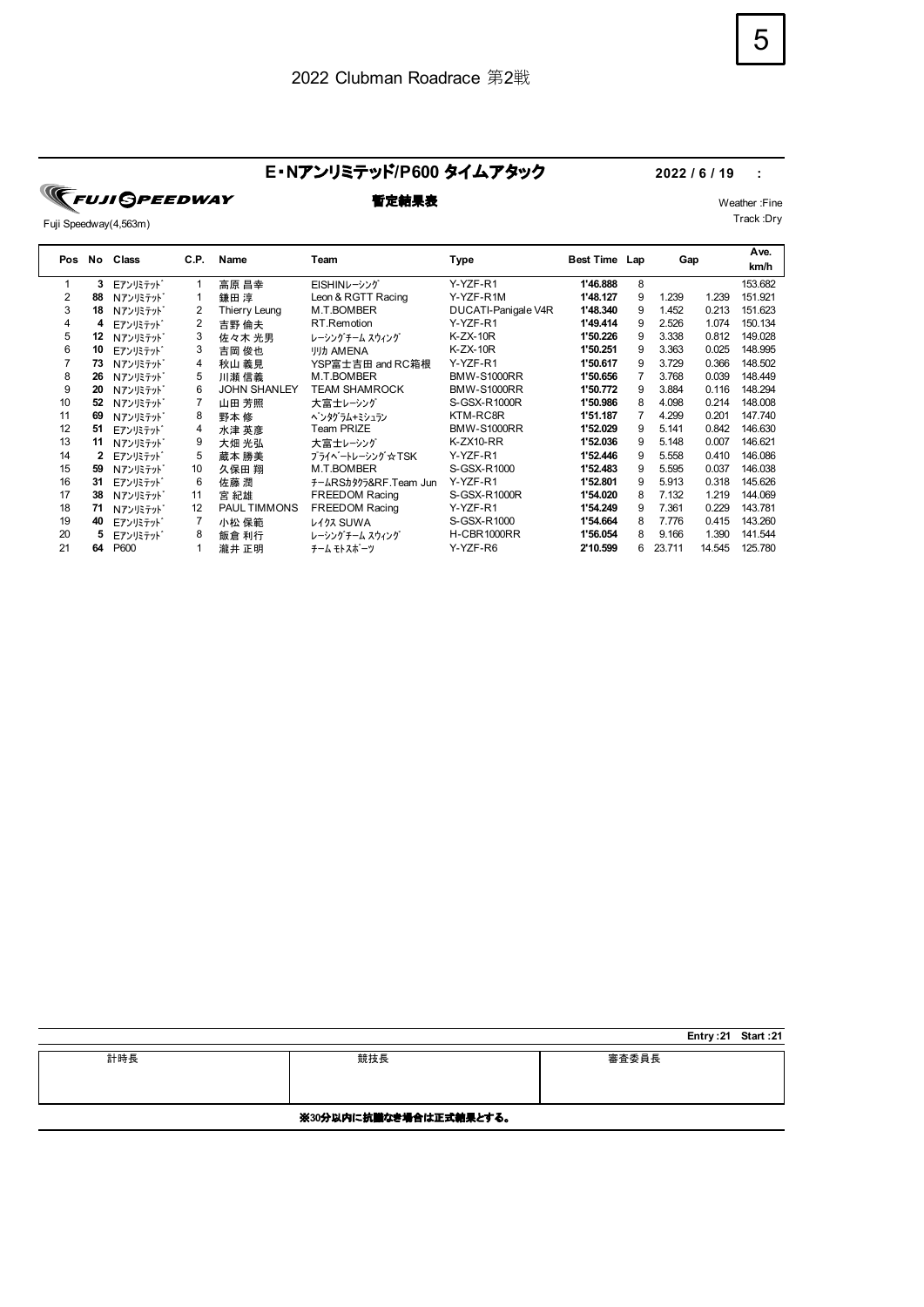### サイドカー**F**Ⅰ**/F**Ⅱ タイムアタック **2022 / 6 / 19 :**

**TEUJI GPEEDWAY** 

Fuji Speedway(4,563m)

| 暫定結果表 |  | Weather:Fine |
|-------|--|--------------|

| Pos | No | Class                                                          | C.P. | Name                      | Team                 | Type                 | Best Time Lap |   | Gap      |        | Ave.<br>km/h |
|-----|----|----------------------------------------------------------------|------|---------------------------|----------------------|----------------------|---------------|---|----------|--------|--------------|
|     |    | サイドカーFI                                                        |      | 小沼 英明 (DRI) /冨本 至高 (PAS)  | team TRS             | KUMANO-LCR-GSX-R1000 | 1'55.682      |   |          |        | 142.000      |
|     | 9  |                                                                |      | 粕谷 悦次 (DRI) /小林 佳南 (PAS)  | Team 赤蜻蛉             | $LCR-GSX-R1000$      | 2'07.386      | 9 | 11 704   | 11.704 | 128.953      |
|     |    | $5$ $\text{H}$ <sup>+</sup> $\text{H}$ <sup>+</sup> $\text{H}$ |      | 吉野 晴夫 (DRI) /渡辺 富士男 (PAS) | <b>L477 SUWA</b>     | YZF-GSXR1100         | 2'09.462      |   | 13.780   | 2.076  | 126.885      |
|     | 6. | ++/k'+-FT 3                                                    |      | 原口 修 (DRI) /関原 肇 (PAS)    | ヴァンダ レーシング アツギ       | LCR-F1-CBR954        | 2'23.106      | 8 | 27.424   | 13.644 | 114.788      |
| 5   | 33 | サイト゛カーF Ⅱ                                                      |      | 大和田 重実 (DRI) /古矢 満 (PAS)  | <b>OCTRUN RACING</b> | MR-I+y7 GSX-R600     | 2'26.758      |   | 8 31.076 | 3.652  | 111.931      |
|     | 13 | サイト゛カーF Ⅱ                                                      |      | 平 知恭 (DRI) /平 有紀 (PAS)    | Club Taira Promote   | LCR-F2-600           | 2'32.019      | 8 | 36.337   | 5.261  | 108.058      |

|     |                        |       | Entry:6 Start:6 |  |
|-----|------------------------|-------|-----------------|--|
| 計時長 | 競技長                    | 審査委員長 |                 |  |
|     |                        |       |                 |  |
|     |                        |       |                 |  |
|     |                        |       |                 |  |
|     | ※30分以内に抗議なき場合は正式結果とする。 |       |                 |  |

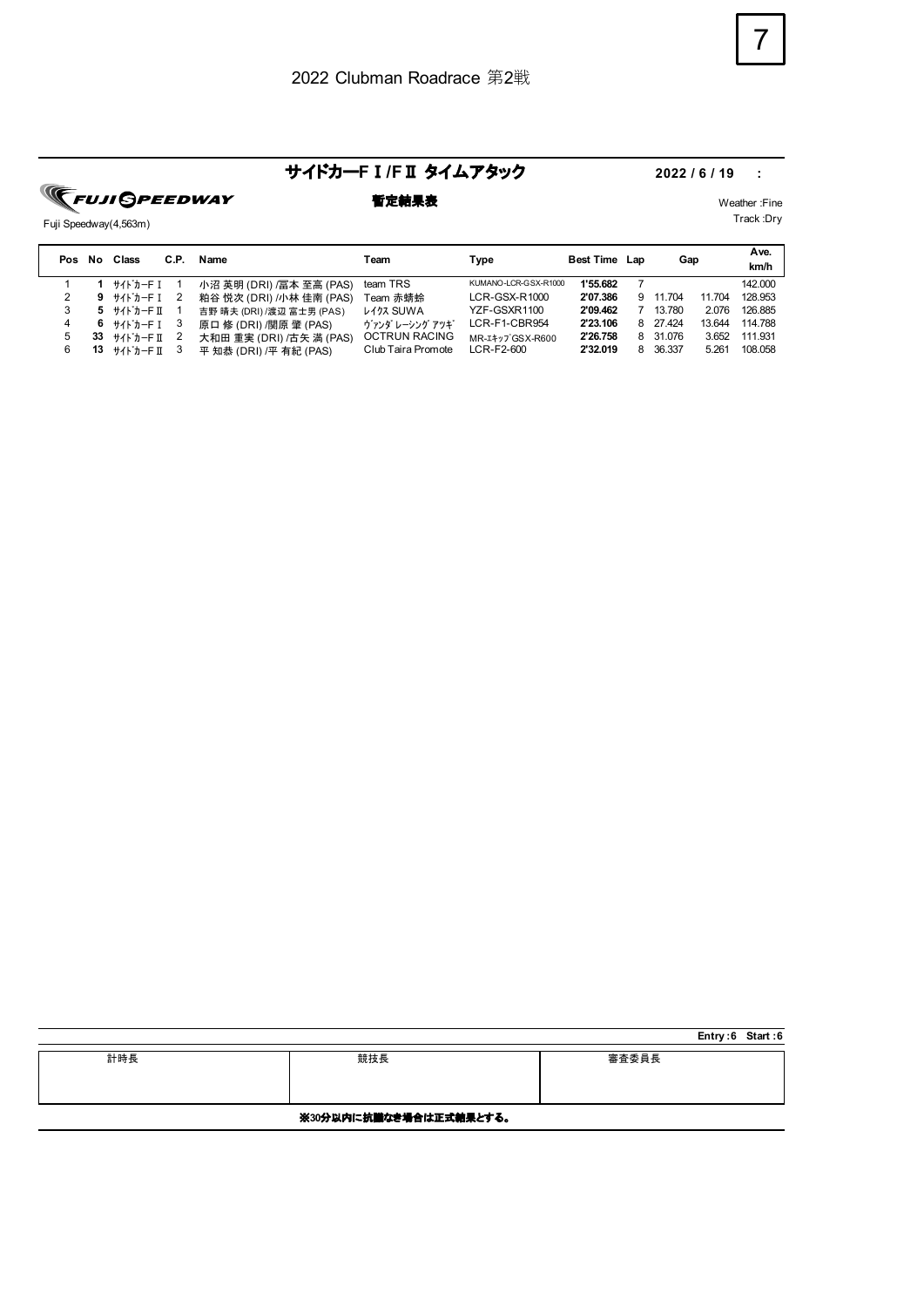# オーバ<sup>・</sup>40-レジェント/CSSC-OPEN タイムアタック 2022 / 6 / 19 :<br>
■定結果表 <sub>Weather:F</sub>

Fuji Speedway(4,563m)

**暫定結果表** Weather :Fine

| Pos | No. | Class       | C.P. | Name                | Team                  | Type                | <b>Best Time Lap</b> |   | Gap    |        | Ave.<br>km/h |
|-----|-----|-------------|------|---------------------|-----------------------|---------------------|----------------------|---|--------|--------|--------------|
|     | 38  | OV40-LEGEND |      | 宮 紀雄                | <b>FREEDOM Racing</b> | S-GSX-R1000R        | 1'50.746             | 9 |        |        | 148.329      |
|     | 56  | OV40-LEGEND | 2    | 林 勝輝                | 皆様!FD様!感謝!!           | DUCATI-998R         | 1'51.323             | 9 | 0.577  | 0.577  | 147.560      |
| 3   | 9   | OV40-LEGEND | 3    | 佐藤 芳樹               | Uncle's Star          | <b>BMW-S1000RR</b>  | 1'51.650             | 8 | 0.904  | 0.327  | 147.128      |
| 4   | 29  | OV40-LEGEND | 4    | 霧生 晴彦               | チ-ム☆マシンヘット゛           | DUCATI-Panigale V4S | 1'53.005             | 9 | 2.259  | 1.355  | 145.363      |
| 5.  |     | OV40-LEGEND | 5    | <b>PAUL TIMMONS</b> | <b>FREEDOM Racing</b> | Y-YZF-R1            | 1'53.221             | 9 | 2.475  | 0.216  | 145.086      |
| 6   | 72  | OV40-LEGEND | 6    | 安西 桑一               | チームRSカタクラ&RF.Team Jun | Y-YZF-R1            | 1'55.905             | 8 | 5.159  | 2.684  | 141.726      |
|     | 92  | OV40-LEGEND |      | 清水 邦昭               | 太邦工業+HARU             | <b>H-CBR1000RR</b>  | 1'56.792             |   | 6.046  | 0.887  | 140.650      |
| 8   | 78  | OV40-LEGEND | 8    | 田中 勇多               | RS飯田学園                | Y-MT-09             | 2'00.395             | 8 | 9.649  | 3.603  | 136.441      |
| 9   | 140 | OV40-LEGEND | 9    | 多田 喜代一              | moto-joy&OVER         | $K-Z-1$             | 2'01.243             | 8 | 10.497 | 0.848  | 135.487      |
| 10  | 69  | CSSC-OPEN   |      | 北林 吾夫               | El Mirage             | <b>HD-XL883</b>     | 2'47.228             | 6 | 56.482 | 45.985 | 98.230       |

|     |                        |       | Entry: 10 Start: 10 |  |
|-----|------------------------|-------|---------------------|--|
| 計時長 | 競技長                    | 審査委員長 |                     |  |
|     | ※30分以内に抗議なき場合は正式結果とする。 |       |                     |  |